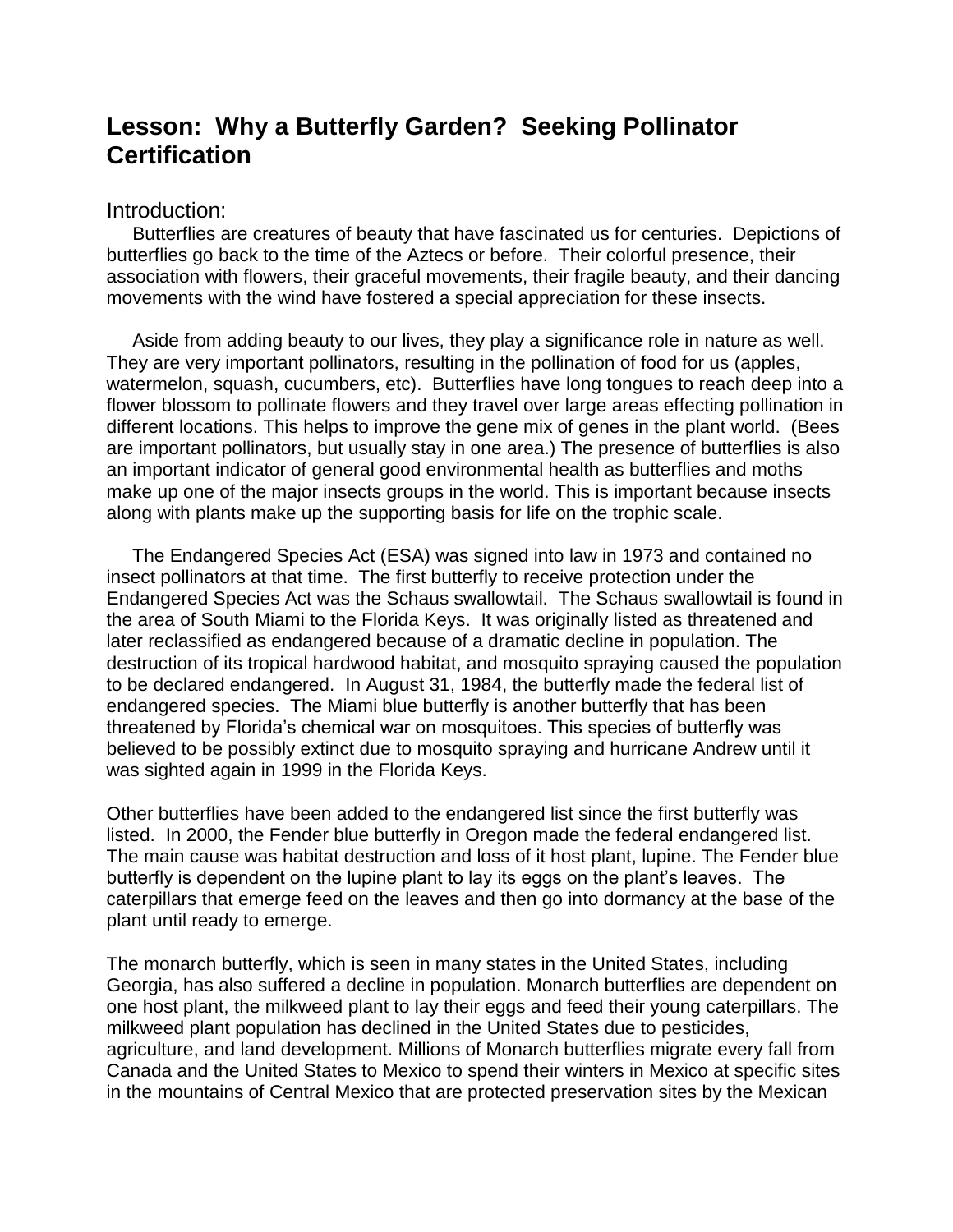government. The monarch butterfly migration is considered one of the greatest migrations in nature. Illegal logging in central Mexico has destroyed parts of their winter habitat, however, reducing the Monarch butterfly population.

1. What is the primary threat to most endangered species? Answer: Habitat loss (from land development and agriculture).

- 2. Why is our butterfly and pollinator population declining?
- a. Loss of habitat. Housing developments and malls have taken the place of fields that support and are the breeding ground of butterflies.
- b. Pesticides used for crops and backyard weed control have left butterflies without a place to live and multiply. Pesticides used to control insects in gardens also harm butterflies.
- c. Invasive plants or non-native plants (such as kudzu) that take over in lieu of native plants have also resulted in a decline in population.

When researchers look at the reason why butterflies are endangered the correlation is clear. The source of native plants to supply nectar for the butterflies is low due to land development and habitat loss. In order to reestablish a species, native plants have to be reestablished in an area to support the species. This effort to reestablish a species is called habitat restoration. One method to do this is called solarization. Large sheets of plastic are laid over an area in the hot summer months. The heat bakes and kills the nonnative plants and their seeds. Native seeds are then planted in the fall, hopefully with less competition from the invasive or nonnative plants.

## 3. Why create a butterfly garden?

- a. To increase our butterfly population. Butterflies are becoming increasingly rare. By growing plants that butterflies need, you will help to preserve butterflies by providing them with the plants they need for food and to raise their young.
- b. You will be helping other pollinators as well with a butterfly garden. (Butterflies and insects are an important part of a healthy ecosystem.)
- c. Butterfly gardens need little care.
- 4. Why are pollinators important? What kind of crops do they affect? Crops are grown for food, medicine, spices, beverages, and fibers. An estimated 75% of these crops are dependent on pollinators. The plants that many wild creatures rely on for food or shelter would also disappear without pollinators, causing a collapse of our ecosystem. Without pollination most plants could not produce fruit or seeds and many of the foods we eat would not be available for us. (source for statistic: Wildlife Habitat Council)

## 5. What do butterflies need:

a. A sunny location. Butterflies love the sun and cannot fly unless the temperature is warm enough (above 55 degrees). They will bask in the sun to warm up their bodies.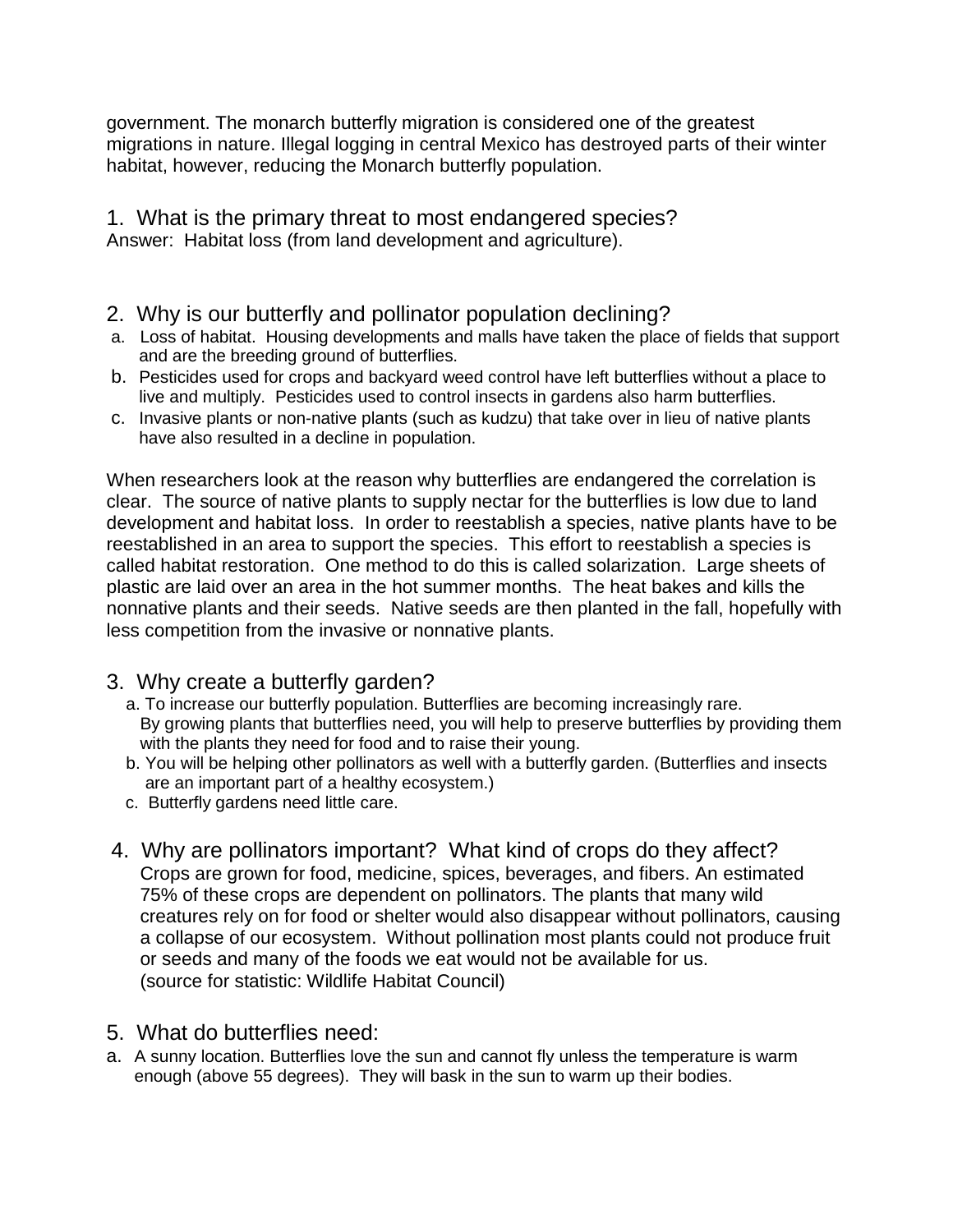- b. Flowers of different colors to attract the butterflies. Their favorite colors are usually pink, purple, yellow and white. Butterflies need nectar from the plants for food. Because butterflies need the sun, most of the nectar plants they need are also plants that are sun lovers.
- c. Host plants (plants that the butterflies depend on to lay their eggs).
- d. Plants and flowers that are left intact after the growing season has ended. Cutting back plants can destroy butterfly eggs or pupae.
- e. A garden without pesticides. Pesticides kill insects and butterflies are insects.
- f. A water source

## **6. How do plants support pollinators?**

They provide food. Butterflies, moths, and bees get most of the their food from flowers. They feast on the nectar inside the flowers that has the sugary liquid they need for nourishment. Bees will drink the nectar as their food source and also carry some of it back to the hive for the baby bees and for storage in the hive. The nectar in flowers is there solely to tempt pollinators to come and transport their pollen to another flower. It has no other function.

## **7. How do plants support birds?**

- 1. As a food source. Some birds will also need the nectar of flowers for food. Birds such as hummingbirds will drink the nectar from the flowers. It is high-energy food for them. Hummingbirds need to consume a lot of nectar every day. They will consume twice their weight in nectar every day. The seeds from flowers, such as sunflowers, will also provide food for the birds.
	- 2. Plants also attract insects which the birds will eat.
	- 3. Plants also provide shelter or cover for the birds. Birds like to feel secure from larger birds or animals.
	- 4. Plants, especially bushes and trees, provide nesting sites for birds.

## 8. **Insects are our most important pollinators. What are our top three pollinators?**

- a. Bees
- b. Butterflies
- c. Moths

d. Other pollinators include: Birds, Bats, Flies, Beetles, Ants, Spiders, Mice and other small mammals

## 9. What is a host plant?

A host plant is one that a species is dependent on for survival. The plant provides nourishment and shelter and is important for the development of the species.

## **10. Why is a host plant important to a pollinator?**

A number of pollinators such as butterflies depend on host plants for survival. The loss of host plants due to development and logging has resulted in the decline of our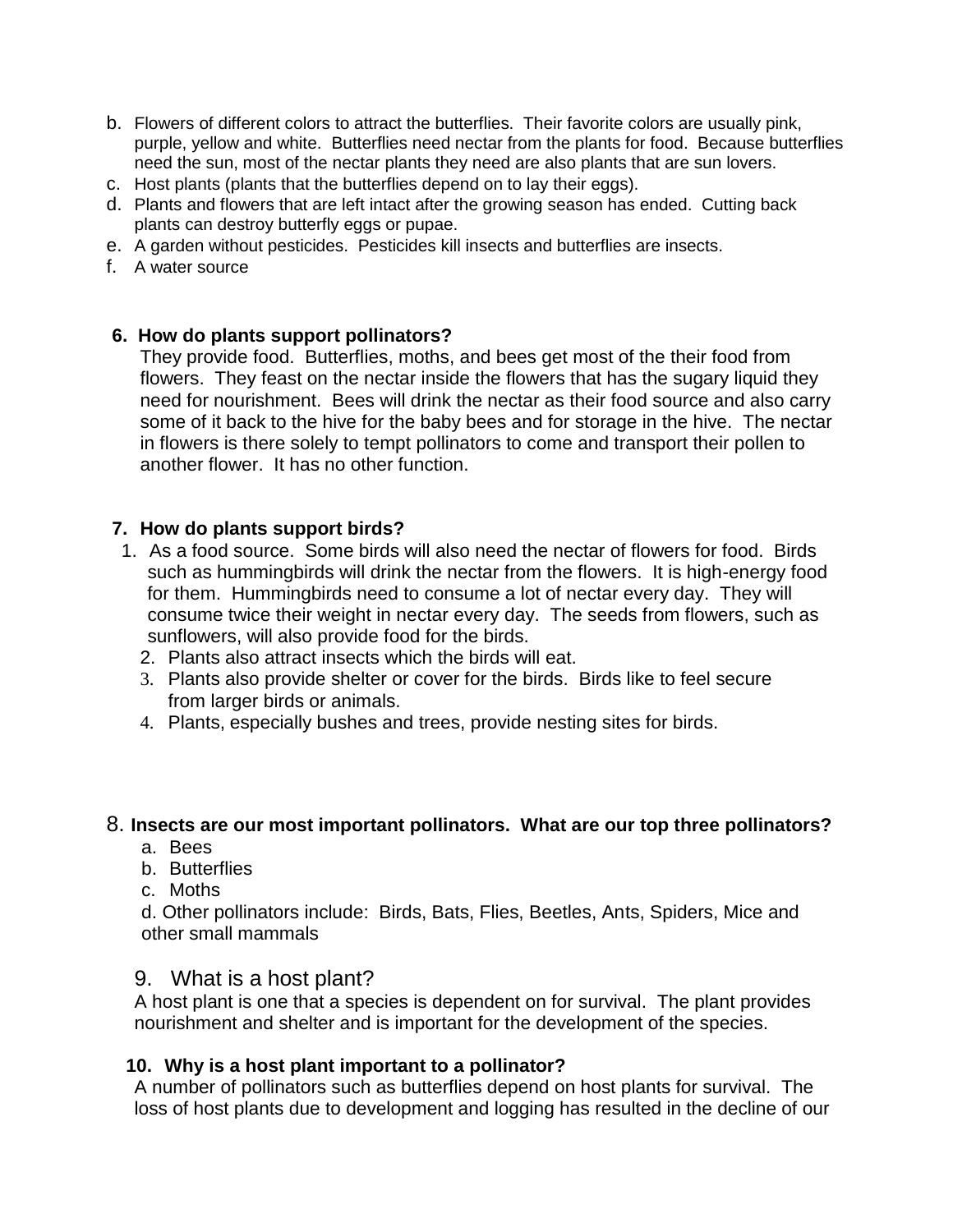pollinator population. The monarch butterfly population, for example, has decreased due to the decline of milkweed plants that these butterflies depend on to lay their eggs. Once their eggs hatch into caterpillars, the monarch caterpillars will only eat milkweed leaves.

- 11. The female part of the flower is called a **pistil**.
- 12. The male part of a flower is called a **stamen** and has multiple grains of **pollen**.

## **13. How do pollinators spread pollen?**

The petals of a flower surround the center of a flower where we find **the pistil**  (female organ of the flower in the center with a sticky knob on top) and stamen (male organs of the flower that have a stalk and a filament on top of their stalk). **The pollen from the male stamen** has to be transferred to the female pistil for the eggs to be fertilized and develop into seeds. For the transfer of pollen to take place, the flowers need help. Most flowers cannot do this on their own. They need a pollinator such as a bee or butterfly to pick up and transfer the pollen from the anthers of one flower to the pistil of another flower.

## **True or False:**

14. \_\_\_\_\_\_ Flowers are designed in such a way that insects can not avoid getting pollen on them and carrying it away. (True, Flowers have sticky stigma so pollinators pick up pollen when visiting the flowers for nectar.)

15. \_\_\_\_\_ Most flowers are self pollinating. (False, they need insects to transfer the pollen from the stamens on a flower to the pistils of another flower. Many plants have methods of preventing self-pollination. In most plants, the male and female organs develop at different time intervals to prevent self-pollination and having the same genetic makeup. Nature seeks genetic variations through cross-pollination.)

16. \_\_\_\_\_ Some plants are pollinated by the wind. (True, flowers from the hop plant, for example, are wind-pollinated. Flowers from the hop plants are used for making beer and they have green cone shaped flowers.)

17. \_\_\_\_\_ Insects are attracted to flowers based on their shape. (True – the shape of flowers attracts different pollinators. For example, butterflies tend to like flat petals for them to land and sit. Hummingbirds like tubular shaped flowers that fit their long beaks for gathering nectar. Hummingbirds do not need flat petals as they hover in the air while nectaring.)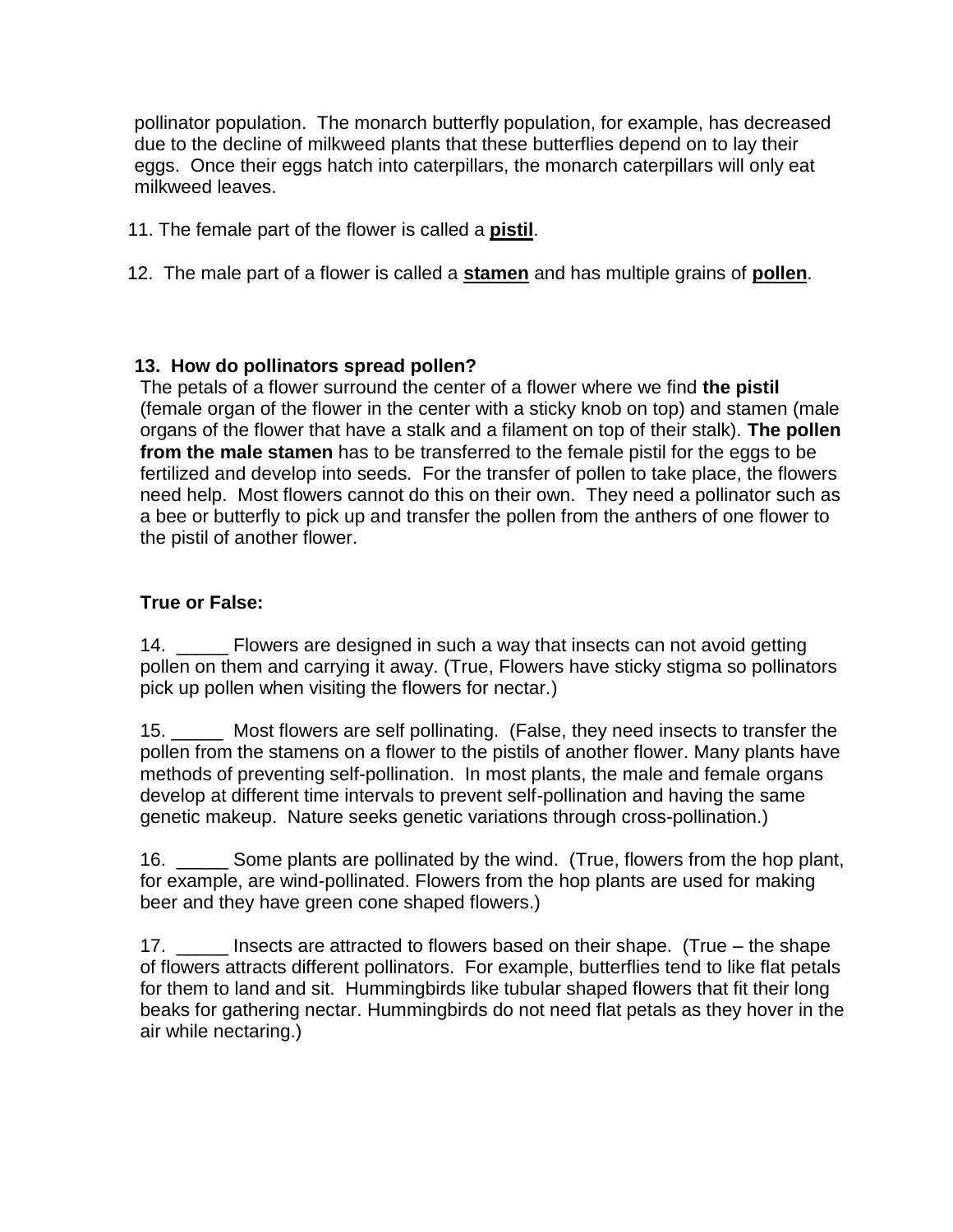18. \_\_\_\_\_ Flowers use their scent to attract insects. (True – this is how flower attract bees, butterflies and moths to visit them. The scent appeals to them – it tells them that they have food (the nectar) for the pollinators.

19. \_\_\_\_\_ Insects see the same colors that we see. (False, the eyes and brains of many insects do not have the ability to see the reflection of wavelengths of light from some colors.)

20. \_\_\_\_\_ Flowers use their colors to attract insects. (True – The beautiful colors of the flowers attract pollinators and send messages to them.)

21. \_\_\_\_\_ Insects are especially attracted to red flowers. (False – bees and many insects cannot see red objects or pure red flowers. Thus, red is unappealing to insects in general.)

20. \_\_\_\_\_ Birds especially like red flowers. (True - Hummingbirds and birds like red flowers and they are sometimes exclusively pollinated by birds. Insects tend not to be attracted to red flowers).

21. \_\_\_\_\_ Nighttime creatures such as bats are attracted to white flowers. (True. Moths and bats are attracted to white or light color flowers because they can see them and find them at night.

22. \_\_\_\_\_ Bees, butterflies, birds, and beetles look for pink, yellow, white, blue, and purple flowers. (True – these colors are easy to see during the day.)

23. Colors are nature's way of separating the plants for different pollinators. The colors of the flowers will determine which pollinators find them. True – the colors will often make a difference in attracting different pollinators. It is nature's way of ensuring that there are different plants for different pollinators. (The pollinators that like red flowers, for example, will not have to compete with the pollinators that prefer white flowers.)

24. \_\_\_\_\_ Flowers have nectar guides patterns on their petals to direct the pollinators to the nectar. (True, the petals have a pattern of spots or dotted lines on their petals to direct the pollinators to the nectar (called nectar guides). The flowers help the insects locate the nectar.)

25. \_\_\_\_\_ Humans can see the nectar guides on all flowers. (False, Some nectar guides are not visible to humans, only to insects. Humans cannot see the nectar guides on dandelions, for example. Dandelions simply look yellow to people, however, pollinators can see their dark centers, which guide them to the center of the flowers where the nectar and pollen is found. (Insects can see short wavelengths beyond the violet end of the color spectrum that we cannot see.)